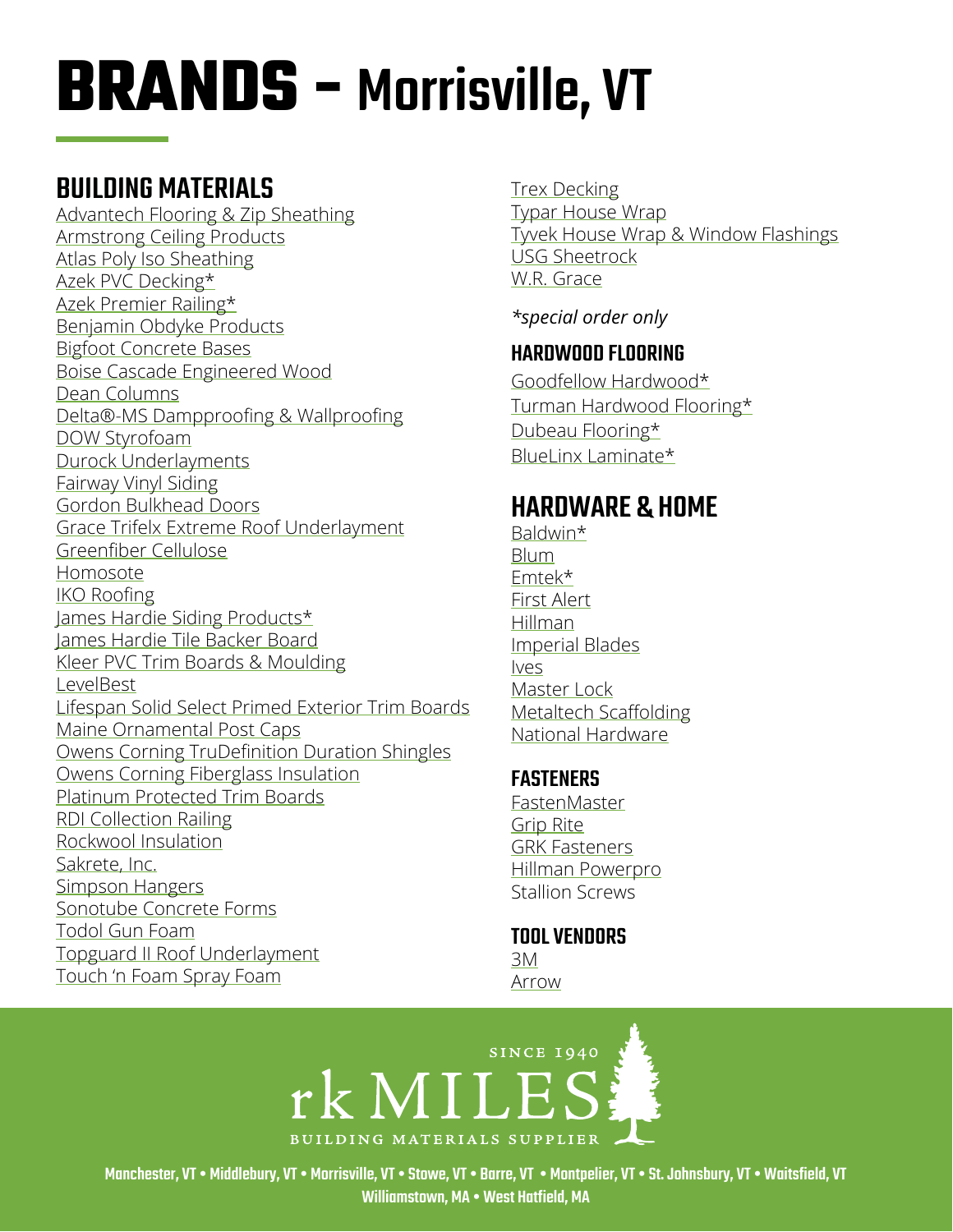# **BRANDS - Morrisville, VT**

## TOOL VENDORS CONT'D...

**Bessy** Channellock DeWalt **Estwing** Fein Festool Freud **Imperial Blades** Irwin **Kreg** Lenox Makita Milwaukee Paslode Marshalltown Tools Skil Stabilia **Stanley Bostitch Stanley Tools** 

\*special order only

## **DOORS & WINDOWS**

**Brosco** Jeld-Wen Doors Marvin Masonite Paradigm Reeb Millwork Simpson Therma-Tru

#### *DECORATIVE HARDWARE*

**Baldwin** Emtek

### **PAINT**

#### **CAULK**

Dap Exact Color **GE Silicone** Lexel Loctite Power Grab Phenoseal PL Geocel

#### **CLEAR FINISHES** Helmsman Spar Urethane Minwax Antique Finish Minwax Polyurethanes Minwax Tung Oil **VT Natural Coatings** Watco Waterlox Zar

**EPOXY West System** 

**LEAD WORK PRODUCTS Tyvek Suits** Zip Wall System

#### **REFINISHING PRODUCTS** Strypeeze

Zipstrip



Manchester, VT • Middlebury, VT • Morrisville, VT • Stowe, VT • Barre, VT • Montpelier, VT • St. Johnsbury, VT • Waitsfield, VT Williamstown, MA . West Hatfield, MA